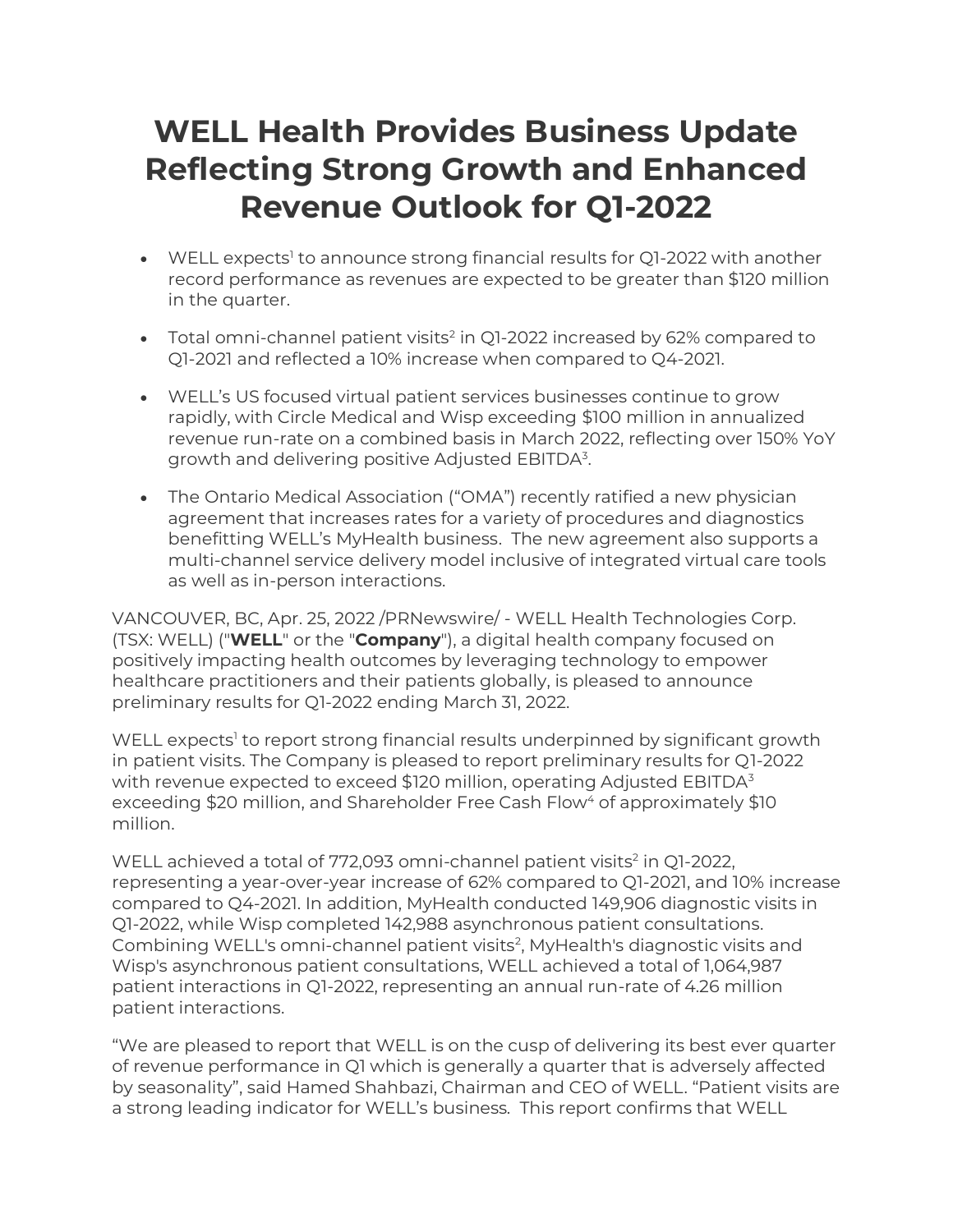continues to execute operationally and be favourably positioned to continue to grow organically and inorganically. We continue to believe revenue, Adjusted  $EBITDA<sup>3</sup>$ and Shareholder Free Cash Flow<sup>4</sup> are key metrics for shareholders to watch as we expect them to continue to rise on a per share basis. We look forward to reporting our Q1 results and remain very positive on our business."

## **Circle Medical and Wisp Update**

WELL's US-based virtual patient services businesses, which includes Circle Medical and Wisp, continued to demonstrate robust growth in Q1-2022. Based on March 2022 preliminary results, the combined businesses generated positive Adjusted EBITDA $3$  with their revenue run-rate exceeding \$100 million. It is expected that the combined businesses will exceed \$130 million on a run-rate basis later this year. Circle Medical's YoY growth in Q1-2022 was driven by patient visits increasing 343%. The number of practitioners working with Circle Medical in Q1-2022 increased by 206% over the same period. Similarly, Wisp's growth in Q1-2022 was driven by an 83% YoY increase in asynchronous patient consultations driving significant incremental e-pharmacy revenue.

Eva Fong, WELL's Chief Financial Officer commented "These results reflect the strength and resilience built into WELL's patient services businesses. They also further demonstrate why healthcare is generally considered to be a defensive and resilient sector during periods of market turbulence"

## **Newly Ratified Physician Services Agreement in Ontario**

WELL is pleased to report that Ontario's doctors have ratified a new three-year physician services agreement ("**Agreement**") with the Ontario Ministry of Health which has resulted in higher rates on a variety of patient visits which based on current patient visit volumes are expected to drive an incremental Adjusted  $EBITDA<sup>3</sup>$ of \$1.7 million per annum for WELL's MyHealth Subsidiary in addition to other benefits outside of MyHealth.

The Agreement endorses omni channel strategies, such as delivery of health services using digital tools including video conferencing to see and treat patients within the comfort of their homes. The Agreement also requires the establishment of physician-patient relationships through in-person interactions. In-person consultations require a large network of brick-and-mortar facilities spread across the province. WELL's MyHealth business unit has 50 locations in Ontario from Toronto to Sault Ste. Marie.

The Agreement supports reduction of wait times for many specialty services by giving patients access to more sub-specialist residents in large urban locations. This reduction in wait times will contribute to meaningful revenue growth in MyHealth locations. The Agreement especially benefits patients in more rural areas, who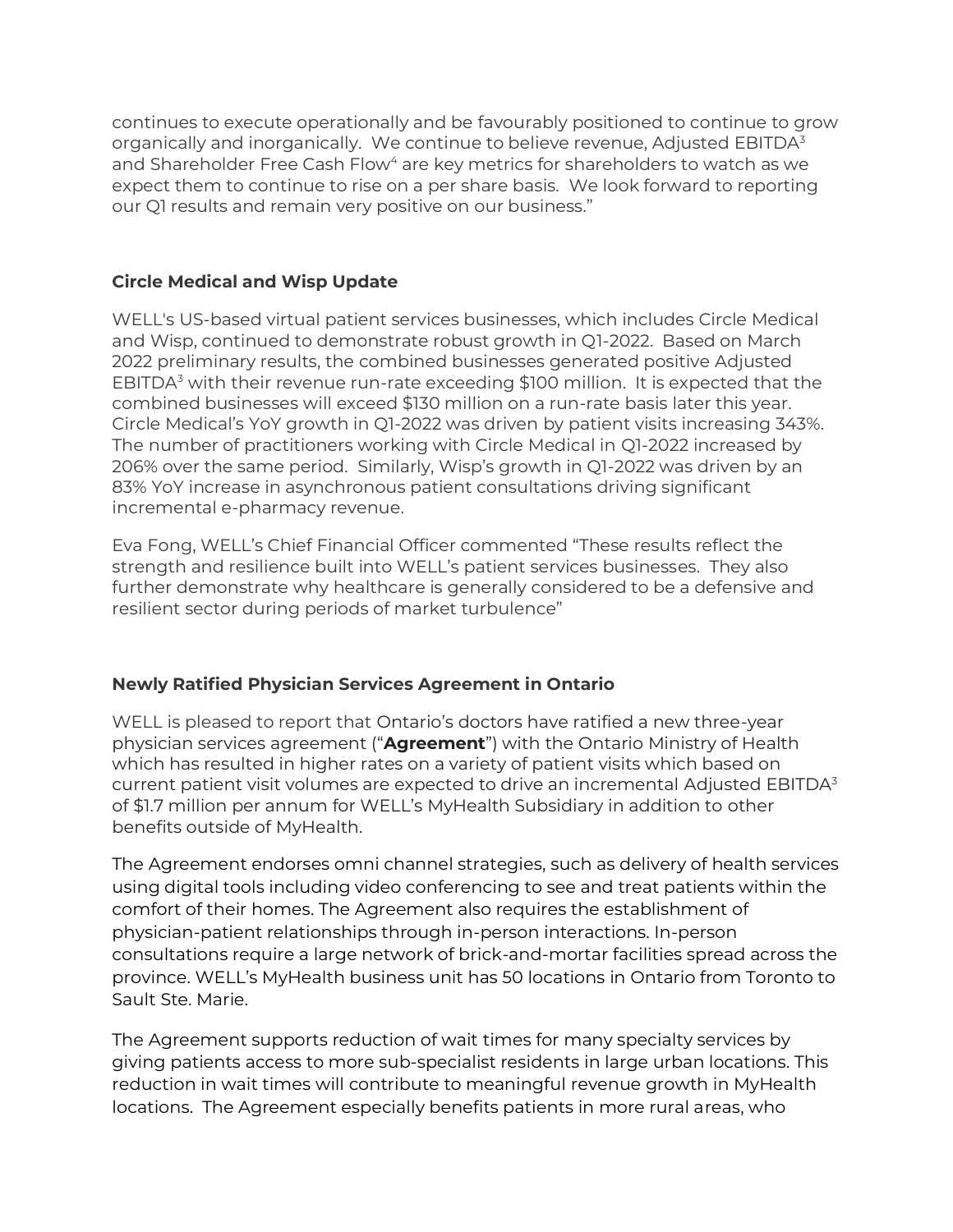previously had limited access to specialist healthcare practitioners. This is consistent with WELL's ESG goals of improving accessibility to healthcare services across the country.

As the largest owner operator of outpatient medical clinics in Ontario and one of the largest providers of virtual care in the province, WELL remains favourably positioned to support healthcare practitioners and their patients with this new agreement.

### **Footnotes:**

- 1. Expectations noted are based on preliminary results recorded to date. These results may be subject to change as they are prepared for financial disclosure.
- 2. Omni-channel patient visits is defined by all patient visits generated by all sources and channels. This includes any patient visits delivered by a WELL healthcare practitioner (inclusive of in-person or virtual) or a non-WELL practitioner but facilitated by WELL's virtual care tools. This figure does not include visits for diagnostic testing consultations or any asynchronous physician consultations.
- 3. Adjusted EBITDA is a non-GAAP metric and defined by EBITDA (i) less net rent expense on premise leases considered to be finance leases under IFRS and (ii) before transaction, restructuring, and integration costs, time-based earn-out expense, change in fair value of investments, share of loss of associates, foreign exchange gain/loss, and stock-based compensation expense, and (iii) Revenue precluded from recognition under IFRS 15 that relates to certain patient services revenue that the Company believes should be recognized as revenue based on its contractual relationships.
- 4. Shareholder Free Cash Flow is a non-GAAP metric and defined by Adjusted EBITDA attributable to shareholders less cash taxes, cash interest and capital expenditures.

## **WELL HEALTH TECHNOLOGIES CORP.**

Per: "Hamed Shahbazi" Hamed Shahbazi Chief Executive Officer, Chairman and Director

### **About WELL**

WELL is a technology enabled healthcare company whose overarching objective is to positively impact health outcomes to empower and support healthcare practitioners and their patients. WELL has built an innovative practitioner enablement platform that includes comprehensive end to end practice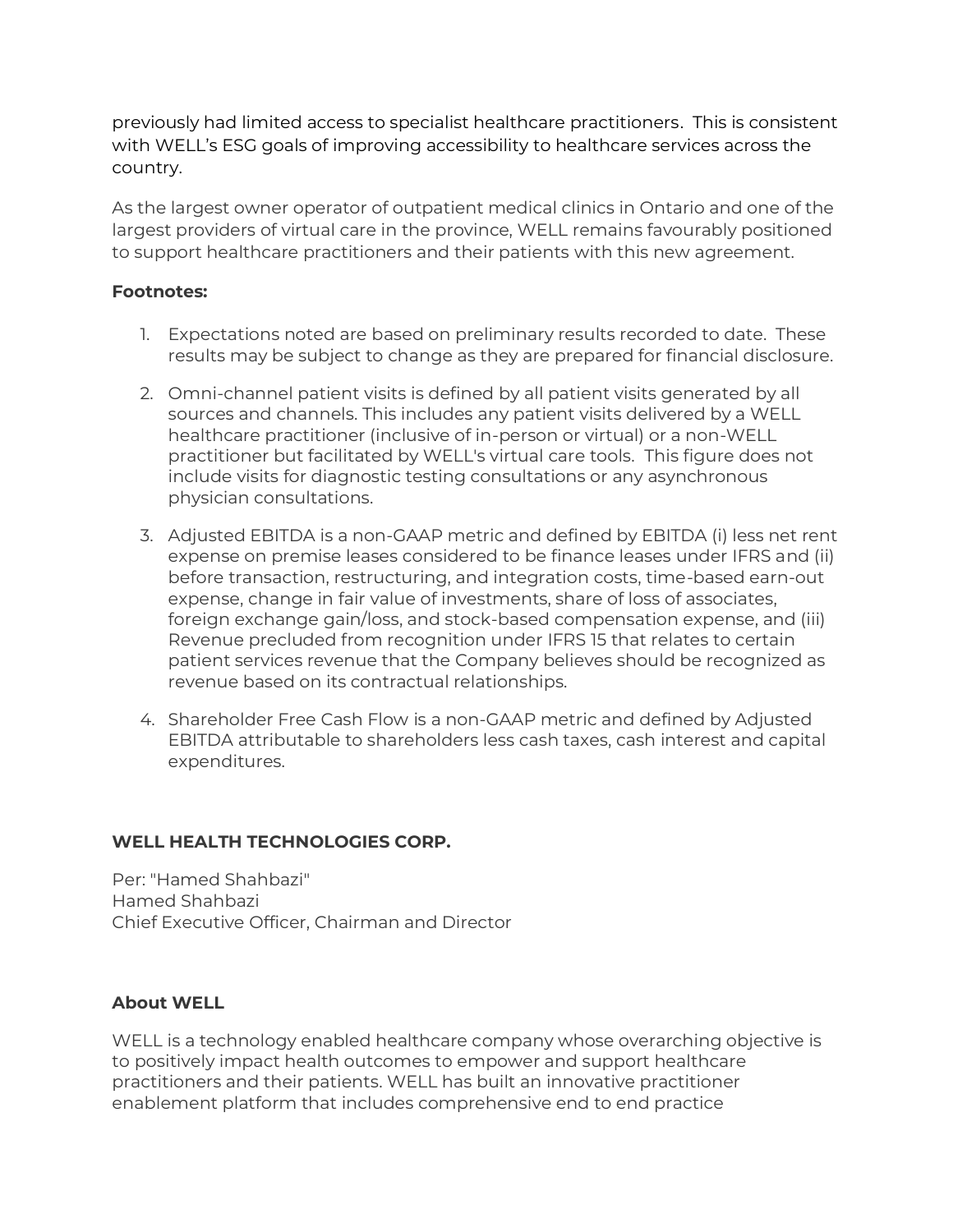management tools inclusive of virtual care and digital patient engagement capabilities as well as Electronic Medical Records (EMR), Revenue Cycle Management (RCM) and data protection services. WELL uses this platform to power healthcare practitioners both inside and outside of WELL's own omni-channel patient services offerings. As such, WELL owns and operates Canada's largest network of outpatient medical clinics serving primary and specialized healthcare services and is the provider of a leading multi-national, multi-disciplinary telehealth offering. WELL is publicly traded on the Toronto Stock Exchange under the symbol "**WELL**" and is part of the TSX Composite Index. To learn more about the Company, please visit: [www.well.company.](https://c212.net/c/link/?t=0&l=en&o=3418936-1&h=955442197&u=https%3A%2F%2Fwww.well.company%2F&a=www.well.company)

### **Forward-Looking Information**

This news release may contain "Forward-Looking Information" within the meaning of applicable Canadian securities laws, including, without limitation: information regarding the Company's goals, strategies and growth plans;, including but not limited to Circle Medical and WISP revenues approaching \$100 million in annualized revenue run-rate on a combined basis and to exceed \$130 million later in 2022, WELL's plans to renew its previously approved share buyback program after it has released its Q1 2022 financial result, and Wisp and Circle Medical's future revenue run-rate forecasts and the expected benefits and synergies of completed acquisitions. Forward-Looking Information are necessarily based upon a number of estimates and assumptions that, while considered reasonable by management, are inherently subject to significant business, economic and competitive uncertainties, and contingencies. Forward-looking generally can be identified by the use of forward-looking words such as "may", "should", "will", "could", "intend", "estimate", "plan", "anticipate", "expect", "believe" or "continue", or the negative thereof or similar variations. Forward-looking information involves known and unknown risks, uncertainties and other factors that may cause future results, performance, or achievements to be materially different from the estimated future results, performance or achievements expressed or implied by those forward-looking and the forward-looking statements are not guarantees of future performance. WELL's statements expressed or implied by these forward-looking statements are subject to a number of risks, uncertainties, and conditions, many of which are outside of WELL 's control, and undue reliance should not be placed on such statements. Forwardlooking information is qualified in its entirety by inherent risks and uncertainties, including: direct and indirect material adverse effects from the COVID-19 pandemic; adverse market conditions; risks inherent in the primary healthcare sector in general; regulatory and legislative changes; that future results may vary from historical results; inability to obtain any requisite future financing on suitable terms; any inability to realize the expected benefits and synergies of acquisitions; that market competition may affect the business, results and financial condition of WELL and other risk factors identified in documents filed by WELL under its profile at [www.sedar.com,](https://c212.net/c/link/?t=0&l=en&o=3418936-1&h=158119985&u=http%3A%2F%2Fwww.sedar.com%2F&a=www.sedar.com) including its most recent Annual Information Form. Except as required by securities law, WELL does not assume any obligation to update or revise any forward-looking information, whether as a result of new information, events or otherwise.